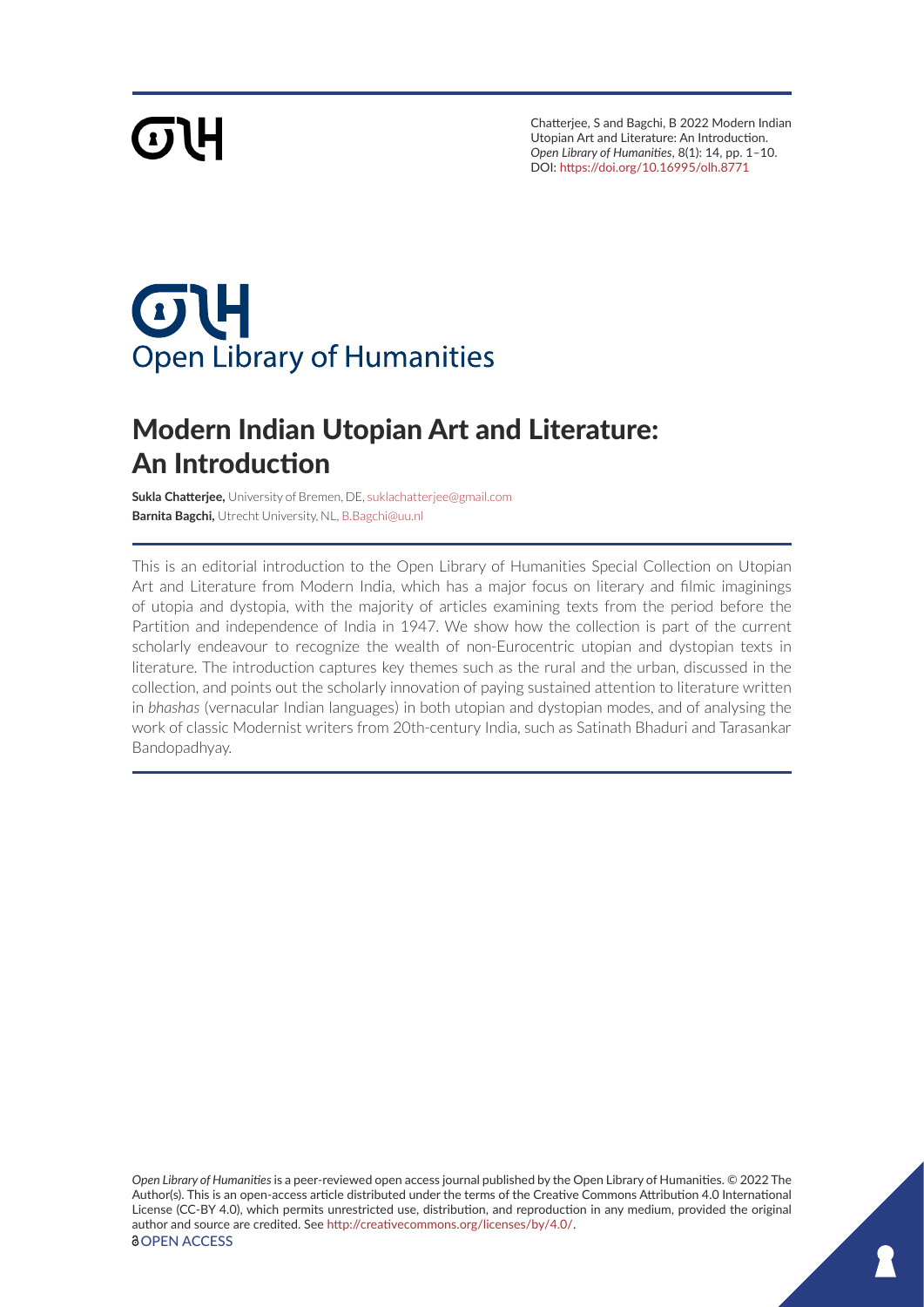This Special Collection, 'Utopian Art and Literature from Modern India', predominantly focuses on literary and filmic imaginings of utopia and dystopia, with the majority of the articles examining texts from the period before the partition and independence of India in 1947. Contributions analyze literature, film, and art from Bengal and northern India. The collection is part of the current scholarly endeavour to recognize the wealth of utopian and dystopian texts and images from different parts of the world (Dutton and Sargent, 2013). We build on existing work by scholars of utopia and India such as Michael Gordin, Helen Tilley, and Gyan Prakash (2010), Konrad Meisig (2007), Barnita Bagchi (2012), and Anupama Mohan (2012). We also pay sustained attention to literature written in *bhashas* (vernacular Indian languages), and to the work of classic modernist writers expressing themselves in *bhashas* from 20th-century India, such as Satinath Bhaduri (Bagchi, 2019) and Tarasankar Bandopadhyay (Chatterjee, 2019): such work is enormously fruitful to analyze from utopian and literary studies approaches. Besides presenting these aspects, the Special Collection addresses both unique and conventional themes in utopian and dystopian studies; while conventional and canonical themes such as delineation of good places and bad places are adopted in modern Indian utopian writing, the village as a place emerges in modern Indian utopian and dystopian writing as far more important than in canonical Eurocentric utopian narratives.

As illuminated in this collection, the exploration of the spaces of village and city, together with their associated ambience and symbolism, is recurrent in utopian and dystopian writings. A significant number of articles collected in this volume depict South Asia and especially Bengal during the phase of sometimes violent transformation that marked the decisive period before India achieved independence in 1947. These articles consequently provide nuanced insight into the rural/urban trope. Pastoralism, a theme most often associated with the idealization of rural life, has been intricately associated with utopianism and even more so in the case of the subcontinent. In South Asia, 'the village' occupies a place of central importance in utopian envisioning, just as its destabilization and ruin has usually symbolized loss of hope. Rural spaces offered refuge against the onslaught of capitalist modernity, while sustaining humanity in a way that reiterates the popular South Asian trope of Mother Earth nurturing her children. Communion with one's land formed one of the core elements of human lives. The appeal of rural spaces that symbolized innocence, wisdom, satiety, plenitude, preservation, timelessness, and an overall sense of identity and purpose to the inhabitants, also generated scholarly curiosity in the minds of colonial administrators. Charles Metcalfe and Henry Maine, for instance, studied these villages as autonomous units, focussing mainly on their timelessness and self-sustaining capabilities (Mohan, 2012: 2). In the era of colonialism, which heralded great change and transformation in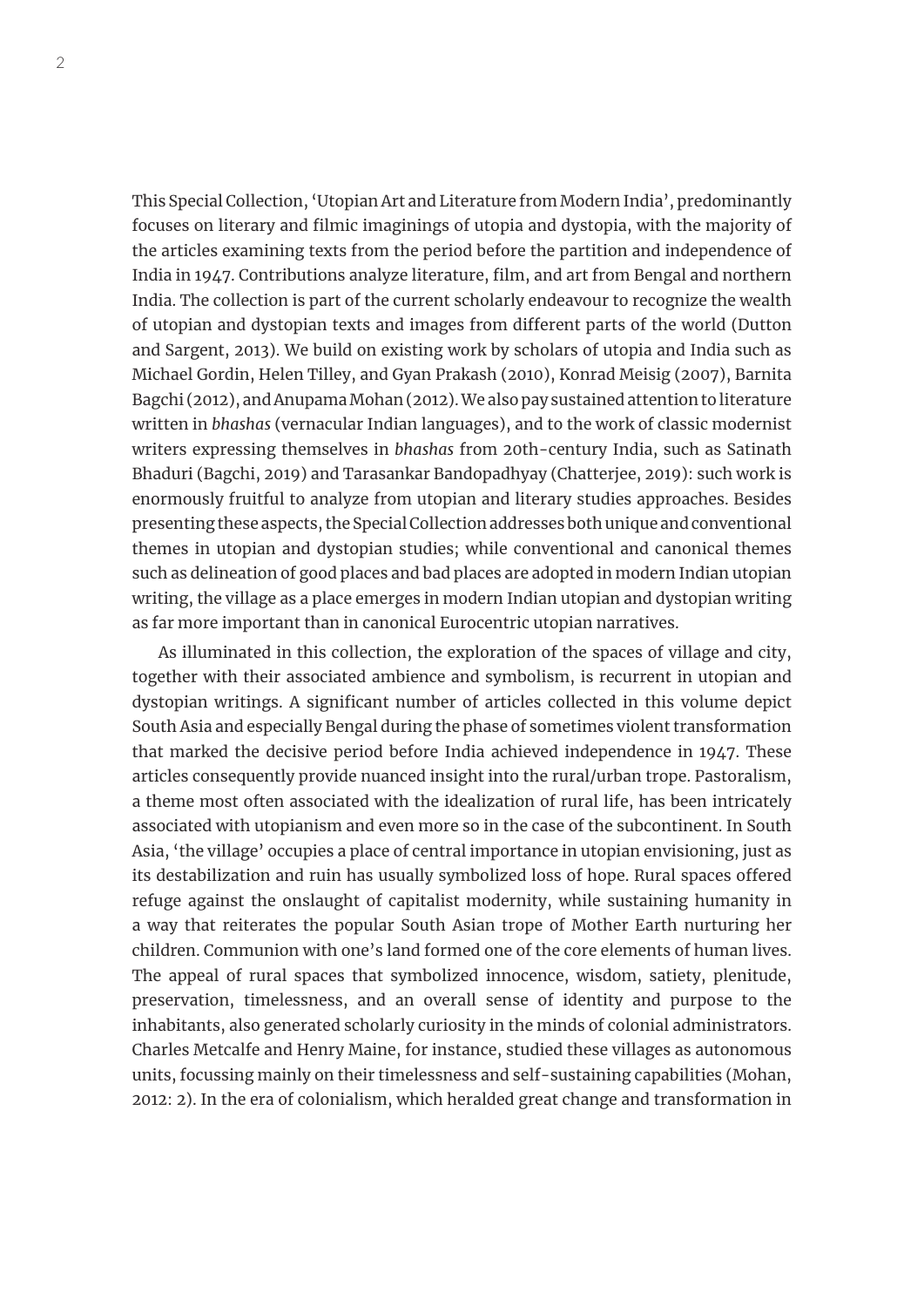South Asian societies, the villages represented oases of hopes and dreams. However, modernist writers also drew attention to these idyllic villages as places of suffering and inequity, especially for women and lower castes: underneath the outer coating of contentment lay the darker side of humanity and modernity in the forms of cruelty, selfishness, disregard for others, and greed. One can refer to the dystopian visions of the great Dalit leader, B. R. Ambedkar ([1936] 2014), who also saw villages as sites of social inequality and injustice.

Nevertheless, many influential critiques of colonial modernity, most notably Mahatma Gandhi's *Hind Swaraj* (Gandhi, 1997), stress the importance of villages to the extent of asserting that true freedom can only be achieved when all people live in villages instead of towns.<sup>1</sup> Gandhi was not alone: many Indian authors, especially modernist writers from pre-independent Bengal, expressed their concern over industrialization and the rise of capitalism, which was seen as a significant drain on villages and their people. The writings of such authors capture the process in which villages were becoming a microcosm of the tumult and turbulence that South Asia was facing more broadly during that period.

Articles in this collection address and analyze the writings of authors such as Bibhutibhusan Bandopadhyay, who wrote (Bandopadhyay, 1968) with urgency and poignance about the dearth, deprivation, and suffering that was, as early as 1928, a challenge to the idyllic image of Indian villages. Forced immigration to cities due to the Great Depression related economic crisis led to an agrarian crisis in the 1930s and the ensuing breakdown of the economic and nutritional network in villages became a major cause for concern for thinkers and writers of the period. Not long after, the devastating Bengal Famine of 1943 claimed millions of lives, mostly from rural areas. Starving villagers who flocked to Calcutta in search of food contradicted the image of self-sustaining villages. Although rural spaces occupied a position of such central importance to utopian hopes and desires, the eventual breakdown of the rural economy, values, and life structures that characterized the final decades of colonial regime manifested the dystopian nightmares and left a strong imprint on the arts and literature of the period, as apparent in Chittoprasad's and Somenath Hore's body of work on the Bengal Famine and the Tebhaga peasant uprising, (Chaudhuri, 2019; Chaudhuri, 2011; Sunderason, 2020). This Special Collection on utopian art and literature from modern India addresses the spectrum of the rural/urban binary with all its conflicts,

 $<sup>1</sup>$  See Gandhi's correspondence with Nehru. 'I am convinced that if India is to attain true freedom and through India the</sup> world also, then sooner or later the fact must be recognized that people will have to live in villages, not in towns, in huts not in palaces. Crores of people will never be able to live at peace with one another in towns and palaces. They will then have no recourse but to resort to both violence and untruth' (Gandhi and Nehru, 1945).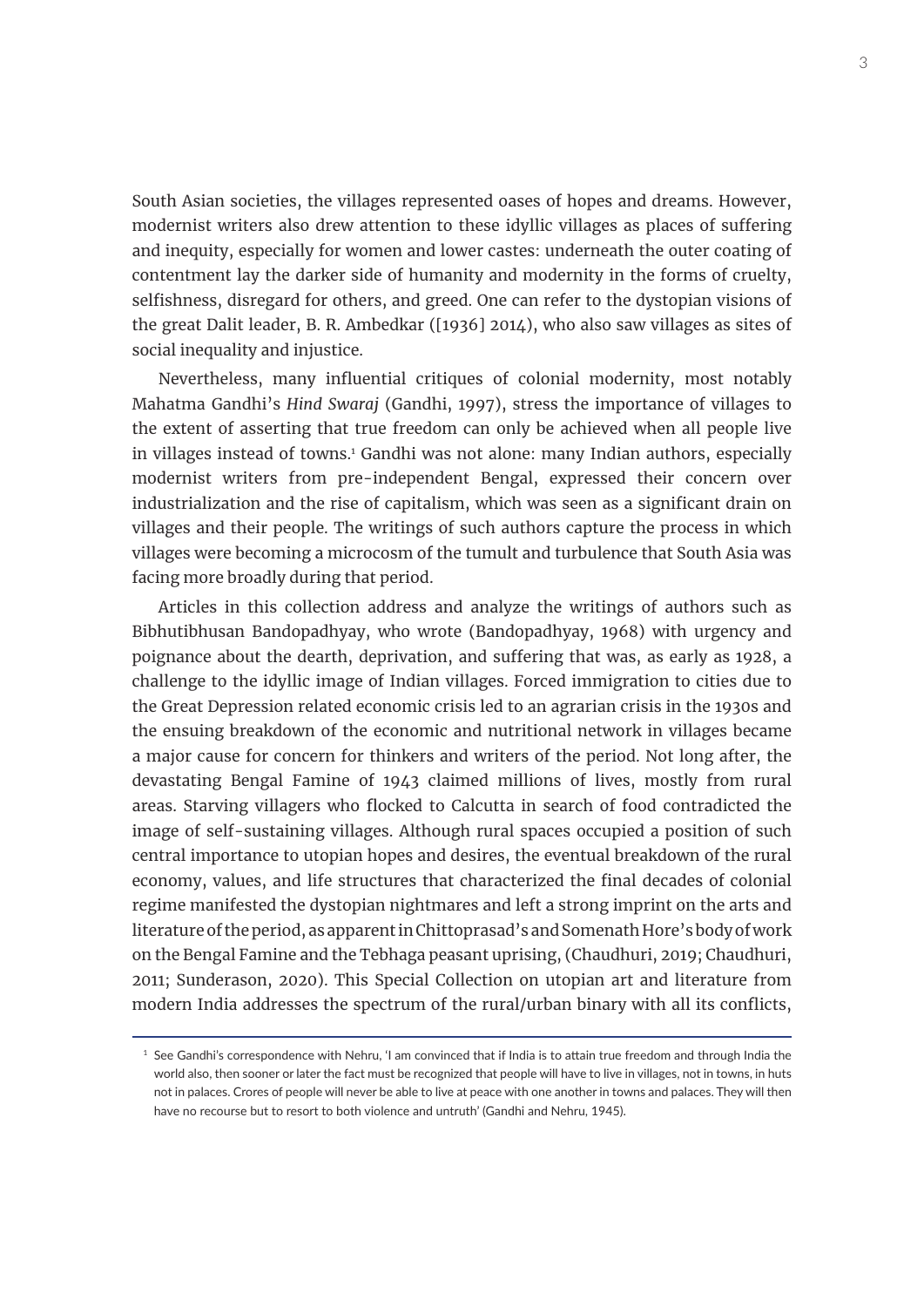concurrences, and myths. Writers like Tarashankar Bandopadhyay and Bibhutibhusan Bandopadhyay exposed the realities of idyllic, utopian villages, which not only failed to offer sanctuary to their inhabitants but also mirrored and channelled the decay and demolition of hopes and dreams through their wilting environment.

Utopia and dystopia in art, literature, and in practice, is nothing without its inhabitants. These spaces are receptacles for the emotions and visions of their inhabitants, and integrally connect humans with their environment. This connection becomes more acute and prominent in turbulent societies, like colonial and postcolonial South Asia. *Bhasha* utopian and dystopian literatures provide a unique insight into preindependent South Asian crowd psychology, which is especially relevant in exploring the revolutions and nationalist movement that punctuated the era. Contextually, these texts are a documentation of collective bonding; they contain within them human hopes and dreams yet to be fulfilled. The texts imaginatively represent collectivism that, at its finest, brought great energy and impetus to the movements for independence but, at its worst, repressed voices and displaced and disrupted lives.

It would be an incomplete endeavour to speak about utopia while neglecting dystopia. This Special Collection balances the two through contributions that focus on each form, and sometimes demonstrate their coexistence. Both utopia and dystopia signify fictionalized spaces: one is an aspiration to be achieved, while the other comes with a warning of an undesirable future, perhaps one which might be just around the corner. In utopian, as in dystopian literature, the now-here of the present fundamentally supplies the ingredients of a dream or nightmare. Dystopias employ, to an extent that is under-recognized in scholarship, social realism. This collection contains articles that emphasize such social realism in futuristic visions where dystopias are very close to home, grounded in the times in which the writer lives: times often rife with starvation, fear, greed, and the loss of refuge.

The decade before India achieved independence was one of special turbulence, with the anti-colonial movement gaining momentum. The onslaught of colonialism had inflicted irreparable and irreversible damage to the social, political, and cultural fabric of India. The cumulative effect of this damage brought to the fore not only tangible results in the country but also a distinct shift in the literary culture, with writers moving away from Rabindranath Tagore's brand of romantic poetics and toward more realistic forms of expression that included the feelings of frustration and hopelessness of the people.2 *Bhasha* dystopian literature, a major constituent of dystopian literature

<sup>&</sup>lt;sup>2</sup> In this context, however, it is worthwhile remembering how starkly anatomical, realistic, and unflinching Tagore's short stories can be.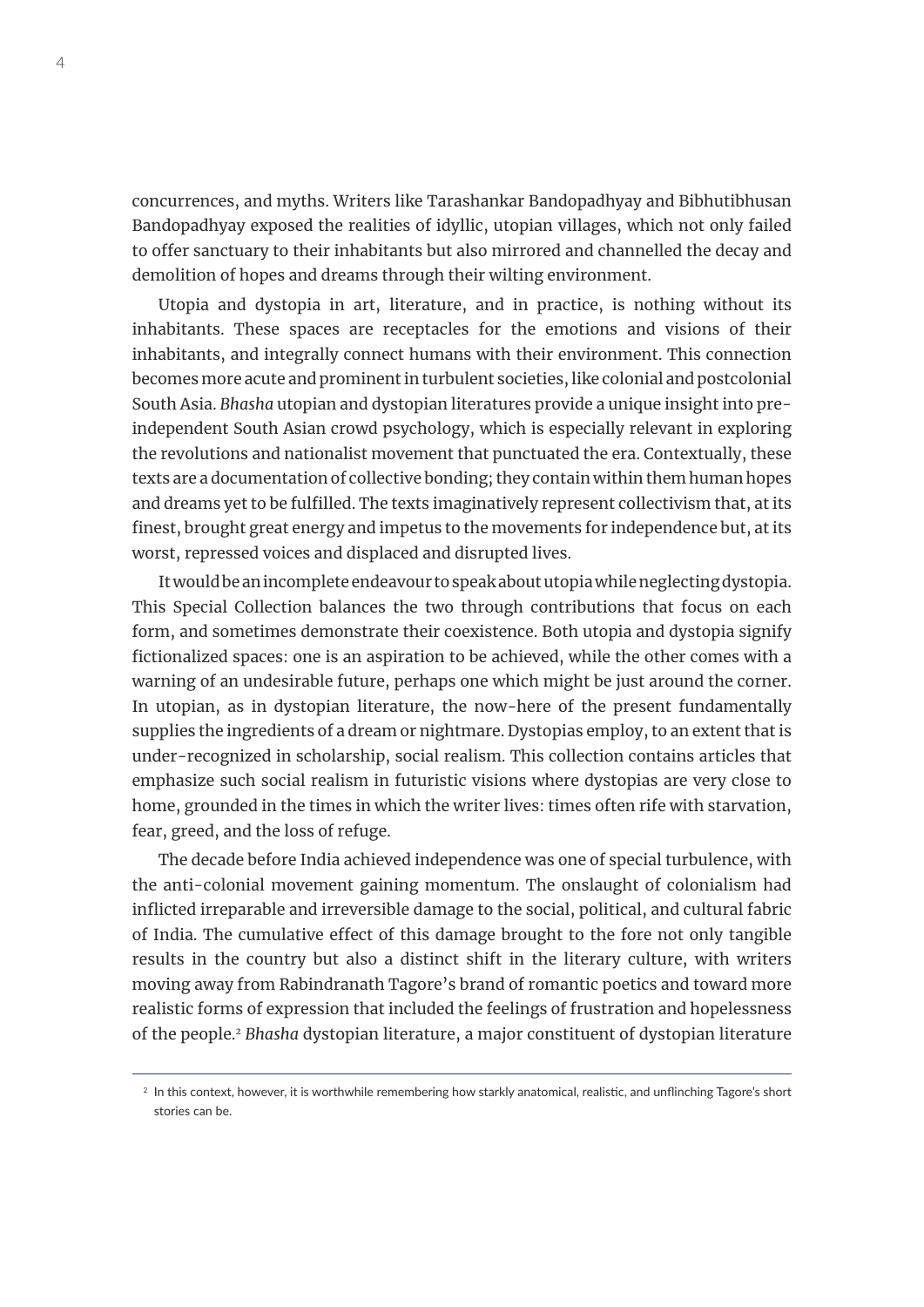from South Asia, imaginatively represents hunger, starvation, violence, and poverty, and brings these everyday lived realities of colonial societies to the genre of dystopian writing. Thereby, *bhasha* literature reconstitutes and broadens the horizon of the canon of utopian and dystopian literature. What makes this literary genre so potent is not just the social factors but the adjustment of the forms of dystopian and utopian writing to accommodate *bhasha* stories; that literary forms grow and travel across boundaries of nations to fit societies and cultures and their demands and realities (Levine, 2015). While the western dystopian canon is typically occupied with fears of surveillance and postindustrial and post-apocalyptic scenarios, in colonial India the genre accommodates social realities which pose no less threat and horror.

This Special Collection's consideration of utopian art and literature from modern India is timely because explorations and theorizations of, and dialogues surrounding *bhasha* literatures are a fundamental part of decolonizing the utopian and dystopian canon. The parameters of the utopian and dystopian canon were earlier firmly grounded in western models, as the term utopia itself comes from Thomas More's treatise about an imagined island of the same name. The Eurocentric canonical form of utopia often conforms to the convention of a traveller who visits the utopian community from outside and writes a detailed description about the land and its people, delineating comparatively superior features that pinpoint why such a community can be aspirational for other societies. *Bhasha* utopian literature circumvents such conventions with its own forms and narration—as the articles in this collection show. Moreover, Eurocentric dystopias have typically focused on technologically advanced societies which, in their post-industrial/post-apocalyptic state, deal with issues that have greater relevance in such societies.

Both utopian and dystopian narratives overlap with other genres: science fiction is one such genre. Certainly, South Asia has produced science fiction texts but these have received sparse attention from scholars. Within them, critiques of colonialism and patriarchy figure prominently. Important texts in this emerging canon include: Shoshee Dutt's 'The Republic of Orissa: A Page from the Annals of the Twentieth Century' (1845), his cousin Kylas Chunder Dutt's companion-piece 'A Journal of Forty-Eight Hours of the Year 1945*'* (1835), Hemlal Dutta's Rahasya 'The Mystery' (1882) and Rokeya Sakhawat Hossain's *Sultana's Dream* (1905). Satire is another genre that has supported utopian and dystopian forms: *Heshoram Hushiyarer Diary* [*The Diary of Heshoram Hushiyar*] (1922) is an example of the amalgamation of satire and science fiction, penned by the prolific Bengali writer Sukumar Ray (Ray, 1983). However, due to the dominance of the western canon as a framework for understanding utopia/dystopia/ science fiction, these significant contributions from *bhasha* literature have often been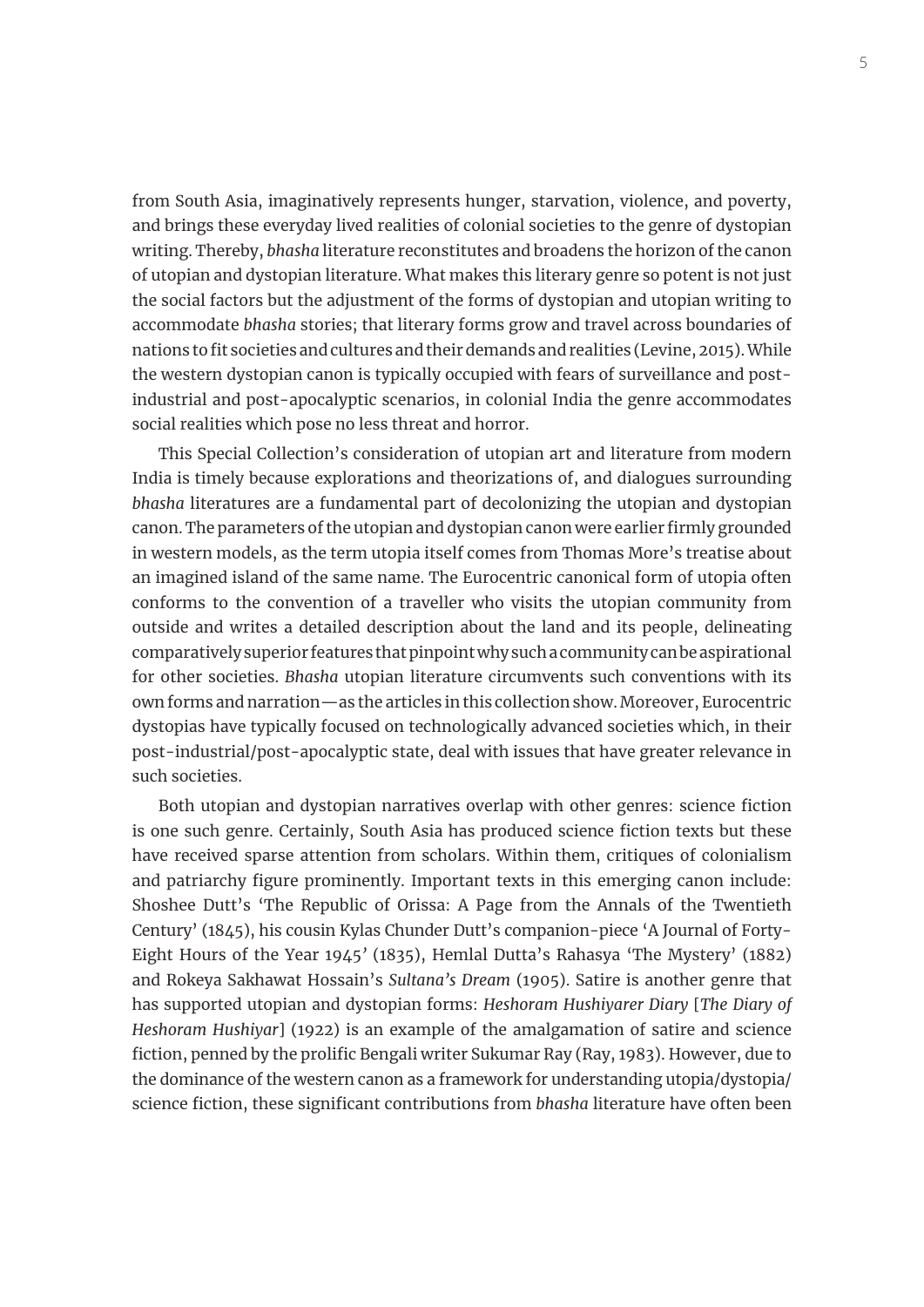overlooked and under-studied. This Special Collection seeks to rectify the issue. Through its article contributions, which qualify and explore the contradictions at the heart of the canon, this collection foregrounds the artistic voices and models that are engaged in an ongoing dialogue with their western counterparts. In their conceptualizations of dystopia as much as utopia, texts produced in colonial and postcolonial societies that are ravaged by civil war, mass immigration, violence, and food shortages, rarely find scholarly space. In addition, this collection evidences that the *bhasha* utopia/dystopia genre provides a novel way to study the affordances of form (Levine, 2015), and what forms can achieve when used in different societies and cultures to voice distinct and unique concerns. The following summaries of the articles included within this Special Collection will elucidate the issues raised thus far.

Supriya Chaudhuri's article uncovers a persistent contradiction in Indian and specifically Bengali literature of the 20th century, between the myth of an ideal or utopian village and the actual experiences within them of suffering, inequality, and deprivation. In the social thought of the 19th-century British jurist Sir Henry Maine, the self-sufficient and unchanging Indian village community was idealized. Indian anti-colonial nationalists too often envision the village in pastoral terms, as well as a place of utopian dreams, but Bengali writing also critiques rural decay and suffering. Chaudhuri argues that the category of the utopian village proves to be impossible to sustain in Bengali writing. *Nishchindipur*, meaning 'place of contentment', the village setting for Bibhutibhushan Bandyopadhyay's Bengali novel *Pather Panchali* (1928) which was made into an iconic film (1955) by the director Satyajit Ray—is depicted as a place of lyrical, idyllic beauty but also a place of harsh, rural suffering.

Sukla Chatterjee makes the bold argument that *Caitālī ghūrṇi* (1931), one of the lesserknown novels of the Bengali writer Tarasankar Bandyopadhyay (Bandopadhyay, 1950), deserves recognition as a dystopian narrative. Chatterjee illuminates the relationship of a text like this with the rise of social realism in literature, or *bāstabbādī sāhitya*, in early 20th-century Bengal and the way in which it ushered in literary modernism. The article shows how the novel can expand our interpretive horizon for analysing dystopia as a literary genre, looking beyond western and Eurocentric definitions. In her close reading of the novel, Chatterjee focuses, on how hunger, social and familial relationships, and sexuality are represented in dystopian registers.

Sanghita Sen's article (Sen, 2019) investigates the role of utopian and dystopian spaces in the construction of social realism in Pradipta Bhattacharya's 2013 Bengali movie *Bakita Byaktigato* [*The Rest is Personal*]. Sen analyses the inherent contradiction between the implausible fictional construct of utopian and dystopian spaces and the existing socio-political reality which, Sen argues, is finely foregrounded through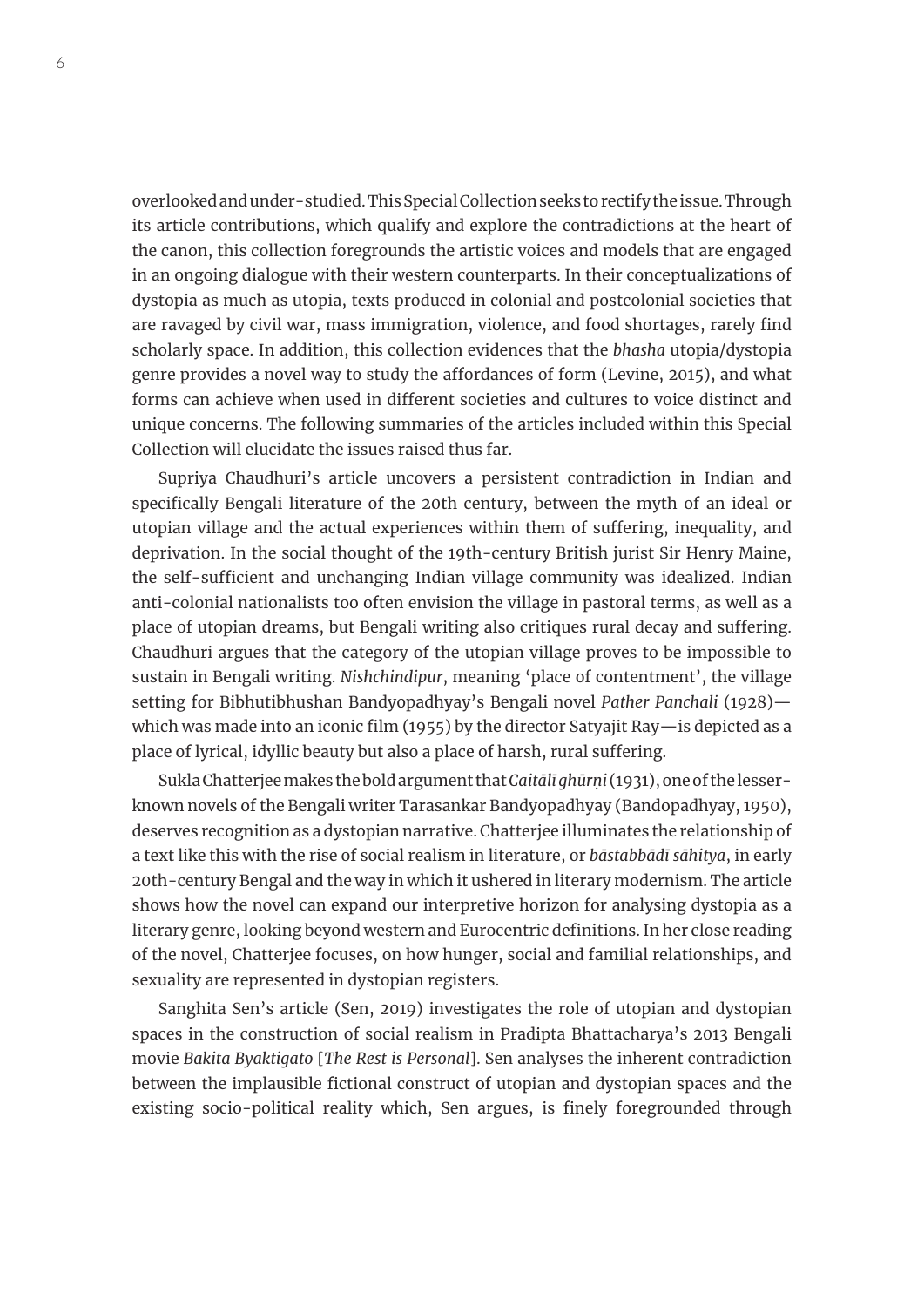multiple loci of narrative actions. There are two spaces in the depiction of Kolkata: the city that contains the contemporary socio-political reality which is neither utopic or dystopic, and its dystopic underbelly that embodies the absence of hope for redemption or respite for its inhabitants. The dystopian space is riddled with poverty, deprivation, unfulfilled desire, and hopelessness, along with fear and volatility. The final locus is a village called Mohini, a utopian space representing harmony, love, and bliss. Only a select few have the privilege to enter the village. The article argues that by interweaving these spaces in his cinematic experimentation, Bhattacharya addresses issues such as folk-cultural practices and community, economic crises and class, caste hierarchy, and social relationships.

Barnita Bagchi analyses two pieces of Bengali bhasha literature by Satinath Bhaduri, the 1946 *Jagari* [*The Vigil*] and the 1949–51 *Dhorai Charit Manas* [translated into English as *Dhorai Charit Manas*], as utopian literature, with specific reference to competing visions of utopia as crystallized in the anti-colonial Quit India Movement and to Gandhian notions of utopia. Neither of these novels adopts the western or Eurocentric format of a utopian novel, in which a traveller from the outside world experiences a utopian country. Rather, Bhaduri's two novels show us how inhabitants of India in the very last years of British colonialism engaged in social dreaming, with Gandhian utopia and critiques thereof as central themes. Gandhi's modern and radically non-Eurocentric reinvention of utopia—driven through the topoi of Ramrajya, of the ashram as utopian locus, and of the oceanic circle of future Indian villages—demands a reconsideration of utopian writing. Both novels, the article finds, critique idealized Gandhian utopianism and Gandhian, socialist, communist, and militant social dreaming play out dialogically through the novels.

Anne Castaing (Castaing, 2019) focuses on the gendering of the emerging nation generated by literature in India's nationalist period from 1930–1940. She examines two contexts, Hindi and Bengali, through the works of two poets, Harivansh Rai Bachchan and Jibanananda Das. Published in the same year, Bachchan's Hindi collection *Madhuśālā* (1935) and Jibanananda Das' Bengali poem 'Banalatā Sen' (1935) are romantic works exploiting an evanescent female figure who continues to fertilize Hindi and Bengali imaginations. Throughout her article, Castaing explores the function and practice of the two romantic figures in the nationalist imagination and examines the differences and similarities they raise regarding visions of the utopian nation.

Utopian and dystopian studies are more relevant than ever to our current political landscape. These fields are also closely connected to critical posthumanism, an approach which sees the knowing subject as relational, embodied, embedded, affective, and accountable, and which views nature and culture, human and non-human on a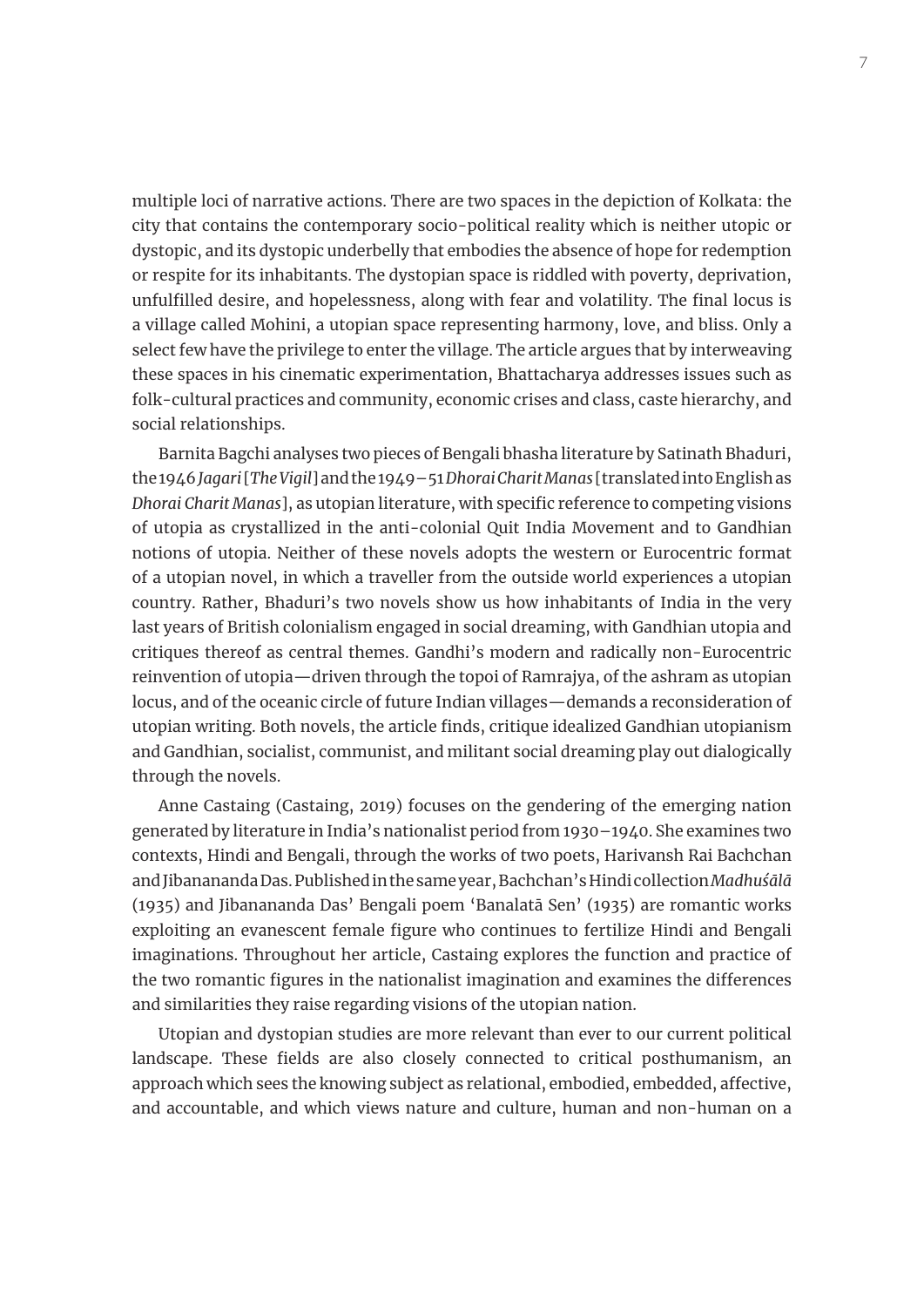continuum (Braidotti, 2019: 31). In a world that is ravaged by environmental degradation, pandemics, and war, how we imagine threats and dreams becomes more important and tangible than ever. The importance, in our current times of crisis, of listening to voices from the margins, acknowledging social contradictions, and connecting with lived realities, in utopian and dystopian studies as elsewhere, is urgent. While the contributions to this Special Collection speak uniquely to the South Asian context, they simultaneously deepen and broaden our understanding of utopia and dystopia, and further our understanding of societies in the Global South. We hope that the ongoing dialogue between utopian and dystopian writings across cultures will fortify collective understanding, solidarity, and tolerance.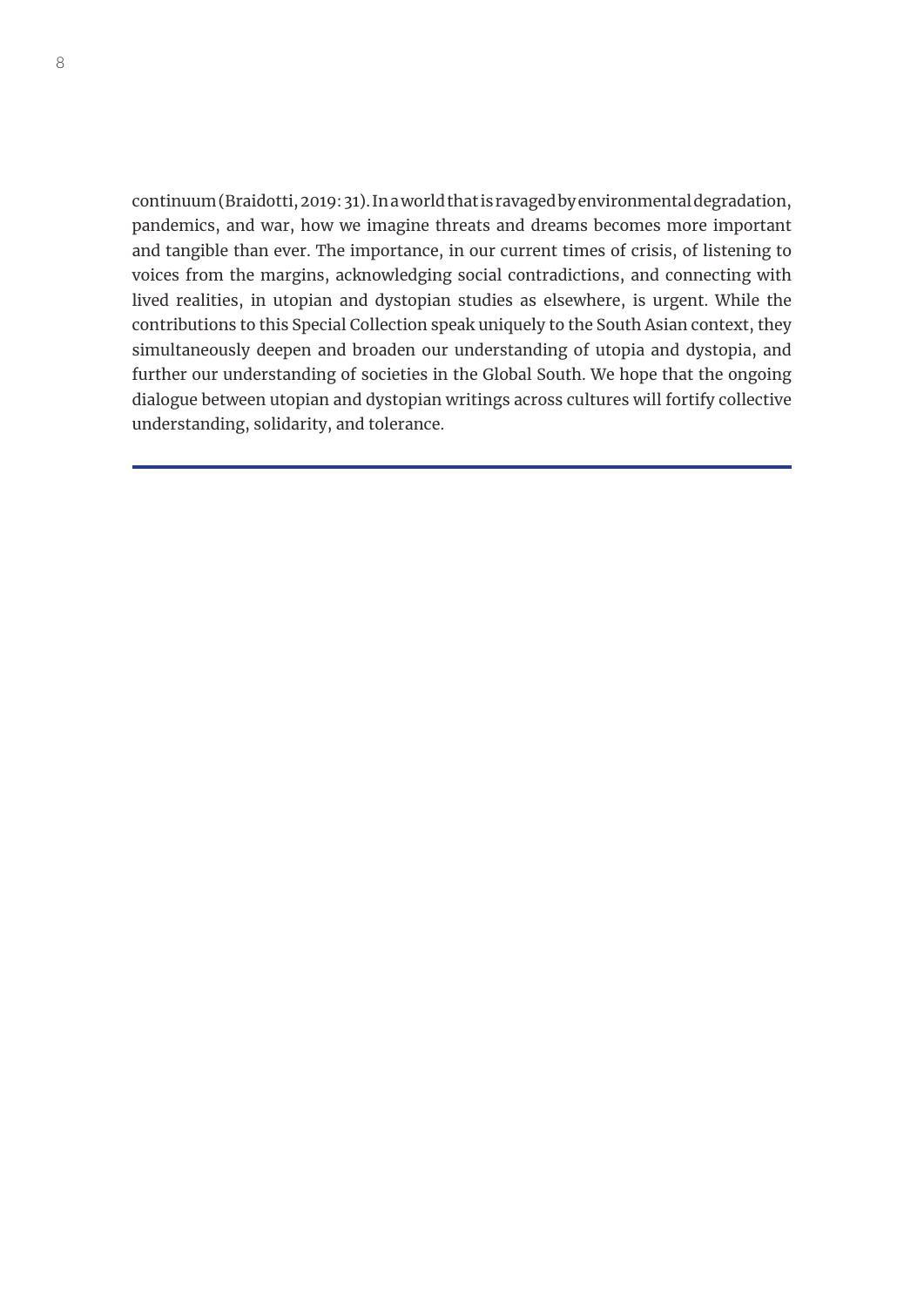#### **Acknowledgements**

Most of the articles in this Special Collection were presented or proposed, in earlier versions, at or for a seminar at the 2017 session of the American Comparative Literature Association, held at Utrecht University in the Netherlands, organized by Bagchi. We thank all the contributors to this Special Collection, and express special gratitude to Sandeep Banerjee (Mcgill University, Canada), Supriya Chaudhuri (Jadavpur University, India), Auritro Majumder (University of Houston, USA), and Henry Schwarz (Georgetown University, USA) for their scholarly generosity.

#### **Competing Interests**

Of the two authors of this introduction, Barnita Bagchi is the editor of the Special Collection, while Sukla Chatterjee is a contributor to this Special Collection.

#### **References**

**Ambedkar, B R** 2014 *Annihilation of Caste*. New Delhi: Verso Books.

**Bagchi, B** (ed.) 2012 *The Politics of the (Im)possible: Utopia and Dystopia Reconsidered*. New Delhi: Sage Publications India.

**Bagchi, B** 2019 Satinath Bhaduri's Bengali Novels *Jagari* (The Vigil) and *Dhorai Charit Manas* as Utopian Literature. *Open Library of Humanities*, 5(1), 2, 1–23. DOI: [https://doi.org/10.16995/](https://doi.org/10.16995/olh.407 ) [olh.407](https://doi.org/10.16995/olh.407 )

**Bandopadhyay, B** 1968 *Pather Panchali: Song of the Road*. T.W Clark and Tarapada Mukherji (trans.). London: Allen & Unwin — UNESCO.

**Bandopadhyay, T** 1950 *Racanābali*. Calcutta: Mitra & Ghosh Publishers Private Limited.

**Braidotti, R** 2019 A Theoretical Framework for the Critical Posthumanities. *Theory, Culture & Society,* 36(6), 31–61. DOI: [https://doi.org/10.1177/0263276418771486](https://doi.org/10.1177/0263276418771486 )

**Castaing, A** 2019 Embodying Utopia in 1935: Poetry and the Feminized Nation. *Open Library of Humanities,* 5(1), 8, 1–21. DOI: [https://doi.org/10.16995/olh.385](https://doi.org/10.16995/olh.385 )

**Chatterjee, S** 2019 Tarasankar Bandyopadhyay's *Caitālī ghūrṇi* and The Dystopia of Hunger. *Open Library of Humanities* 5(1), 29, 1–23. DOI: [https://doi.org/10.16995/olh.358](https://doi.org/10.16995/olh.358 )

**Chaudhuri, S** 2011 'Hunger: Some Representations of the 1943 Bengal Famine'. In: Chaudhuri, S and Chatterjee, R B (Eds.), *The Writer's Feast: Food and the Cultures of Representation*, pp. 223–36. Delhi: Orient Blackswan.

**Chaudhuri, S** 2019 Nishchindipur: The Impossibility of a Village Utopia. *Open Library of Humanities,* 5(1), 25, 1–28. DOI: [https://doi.org/10.16995/olh.395](https://doi.org/10.16995/olh.395 )

**Dutta, K C** 2006 A Journal of Forty-Eight Hours of the Year 1945. *Wasafiri,* 21(3), 15–20. DOI: [https://doi.org/10.1080/02690050600918268](https://doi.org/10.1080/02690050600918268 )

**Dutta, H** 1882 Rahasya. *Bigyan Darpan*. Kolkata: Jogendranath Sadhu.

**Dutt, S C** 1845 The Republic of Orissa: A Page from the Annals of the Twentieth Century. *The Bengal Hurkaru and India Gazette*, 25 May.